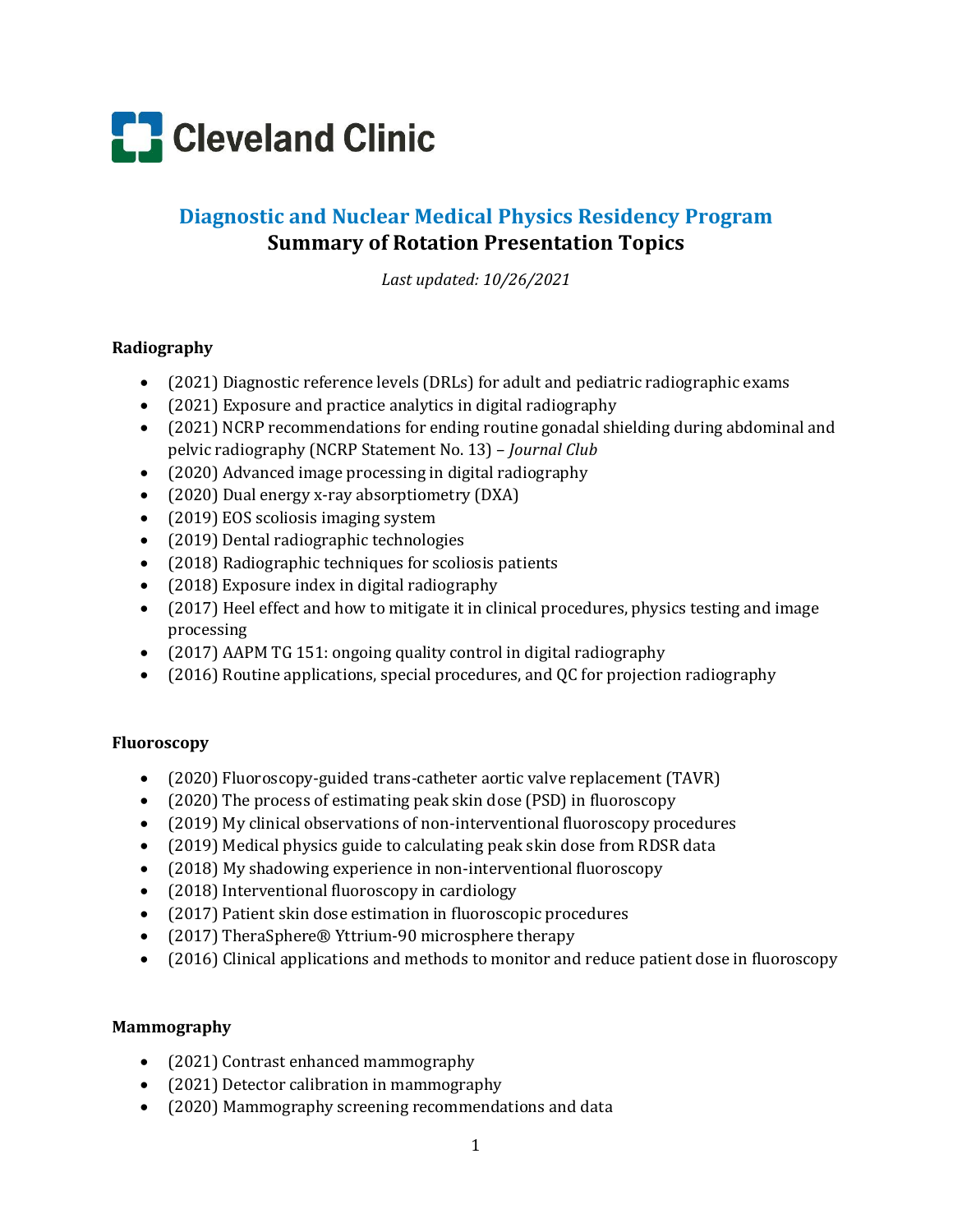- (2020) Medical physicist's tests in the 2018 ACR digital mammography QC manual
- (2019) Contrast-enhanced digital mammography and tomosynthesis-guided biopsies
- (2019) Technology improvements in Siemens DBT: Insite 2D and EMPIRE
- (2018) Breast tomosynthesis: clinical use, accreditation and technical parameters
- (2018) PRIME: digital mammography with grid-less acquisition and software-based scatter correction
- (2017) My clinical shadowing experience in mammography

# **IT and Display**

- (2021) Practical application of AAPM Report 270 in display quality assurance: A report of Task Group 270 – *Journal Club*
- (2021) AAPM Report No. 248: interoperability assessment for the commissioning of medical imaging acquisition systems
- (2018) Computer-aided diagnosis in low-dose CT lung cancer screening
- (2018) Overview of deep learning in medical imaging *Journal Club*

# **CT**

- (2021) CT metal artifacts and reduction techniques
- (2021) CT imaging of CSF brain leak
- (2021) Size-specific dose estimate (SSDE) in body and head CT
- (2020) Technological advances and dose reduction in cardiac CT
- (2020) Deep learning image reconstruction in computed tomography
- (2019) Magnification correction factors for size-specific dose estimates (SSDE) calculations
- (2019) Pediatric CT protocol optimization
- (2018) Coronary angiography with computed tomography
- (2018) CT dose reduction technology
- (2017) CT regulations and patient dose tracking

# **MRI**

- (2021) MRI contrast agents
- (2021) Knee MRI: clinical use and pulse sequences
- (2020) MRI shimming
- (2020) MRI flow imaging
- (2019) Diffusion-weighted imaging in MRI
- (2019) Breast cancer screening with MRI
- (2018) Liver iron quantification with MR imaging
- (2018) MR-guided high-intensity focused ultrasound (MRgFUS)
- (2017) MRI scanners, physics testing and patient procedures